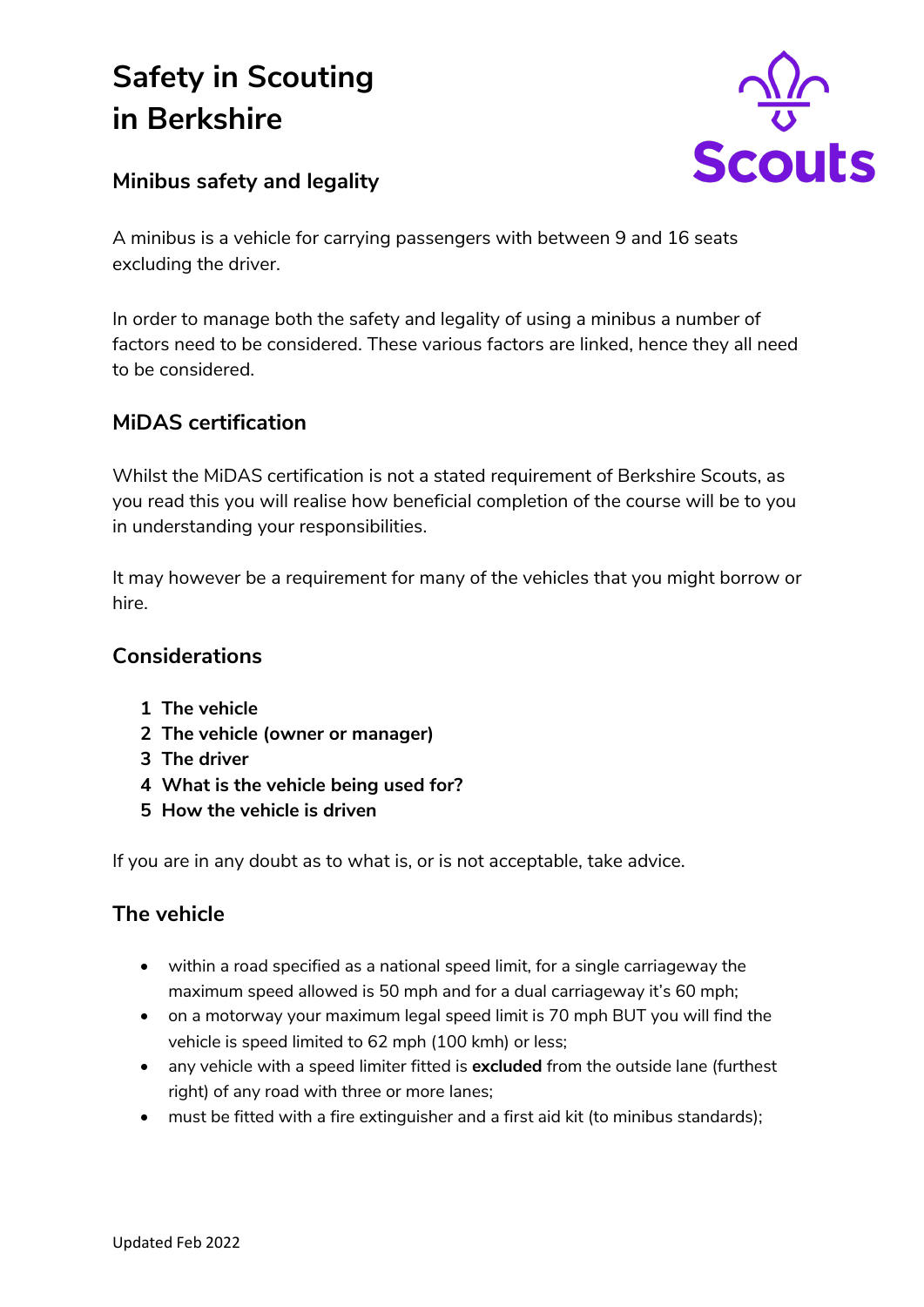- the design of minibus seats will in many cases not allow for the use of child seats, nor booster cushions. If they are available, they may be used but are not a legal requirement;
- in place of child seats and booster cushions, you will often find 'all age' seat belts;
- whilst it is legal to use roof racks, they are very strongly **not advised**. The weight distribution will adversely affect the centre of gravity and hence vehicle handling;
- with any passengers on board all doors must be unlocked and openable from the inside.

#### **Section 19 permit**

Unless the driver has a professional licence (PSV or similar) a section 19 permit is required. These are obtainable through The Scout Association and many other organisations.

Note: that permit relates to the organisation using the vehicle **not** the vehicle itself. So, even if you hire or borrow a vehicle (commercially or otherwise) that will need a section 19 permit, relevant to the group using the vehicle. In simple terms, it allows the use of a commercial vehicle by a private licence holder.

## **The vehicle (owner or manager)**

Is responsible for ensuring that relevant processes are in place to aid the driver.

- a fully compliant vehicle (Note 1);
- ensure compliance to insurance/driver (Note 2);
- pre drive check process;
- manage maintenance, servicing, repairs and safety checks by a competent person (Note 3);
- plan for breakdown cover as appropriate;
- have a system in place to report any faults found;
- should a minibus be subject to a roadside check and found not compliant it may share the responsibility with the driver;
- retain a copy of the relevant vehicle details on board (MOT certificate, insurance certificate, etc).

**Note 1** All minibuses must have a minibus standard first aid kit (in date) and a fire extinguisher in place. Accessible vehicles should have 2 fire extinguishers (one towards the rear, one at the front of the vehicle).

**Note 2** Many insurers may place certain requirements on the driver (age, MiDAS certificate, maximum number of acceptable points on the licence). The vehicle manager should check that before handing the vehicle key over.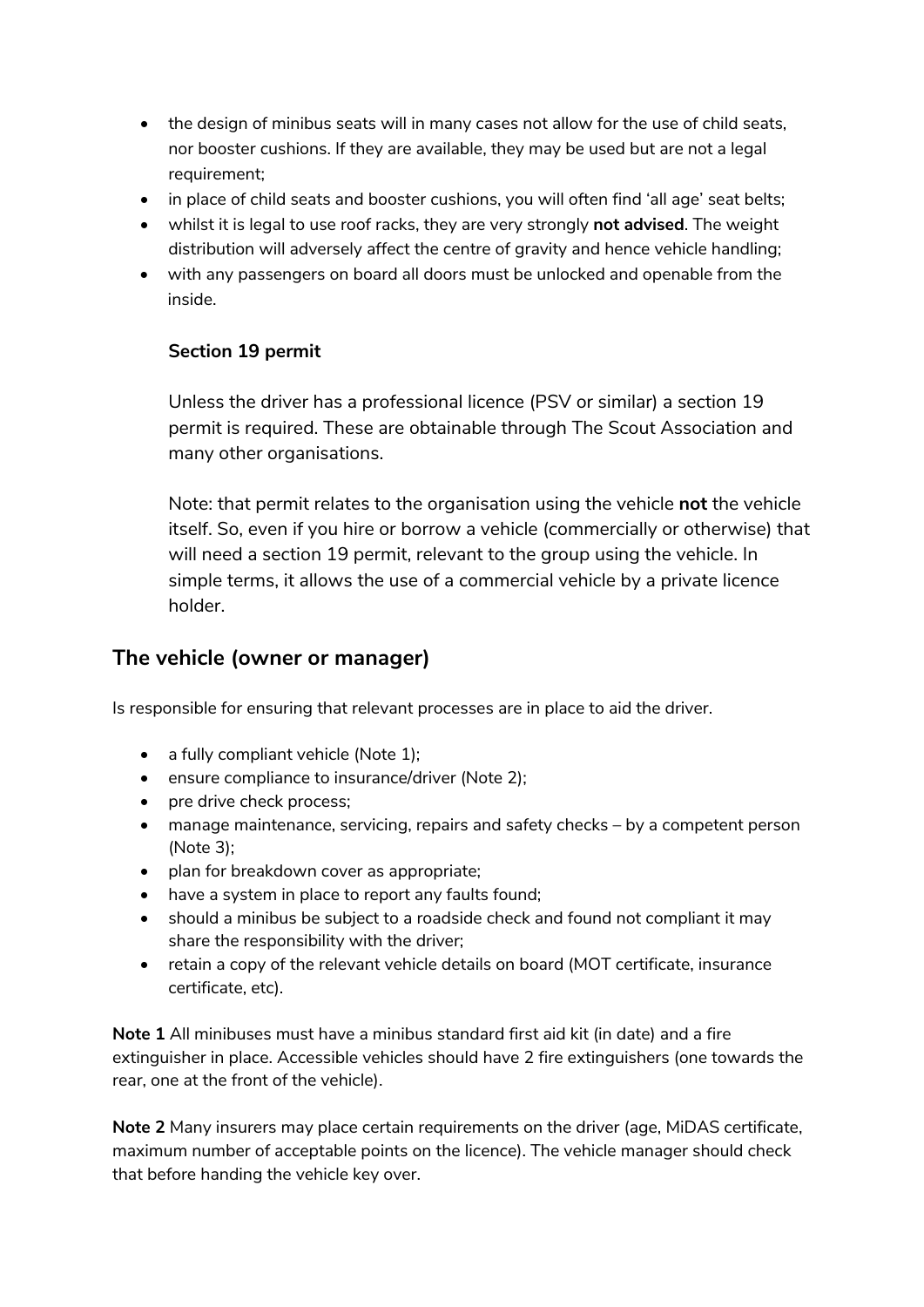**Note 3** Given occasional use of vehicles, is the standard servicing regime adequate?

#### **The Driver**

- the driver needs to be both licenced and insured to drive the vehicle:
- if you were driving other than in accordance with your licence, you will automatically be uninsured;
- the driver has responsibilities to ensure that the vehicle is both safe and legal before driving it. Pre-Drive checks;
- if you come into contact with Police or DVSA, the driver is responsible for any faults, (this might be shared with the vehicle owner/manager);
- no impairment due to alcohol or drugs or other health issues.

## **The vehicle/driver link**

In most cases if you passed your car driving test after 31 December 1996 you will normally not have D1 driving licence (B only licence holder). While a driver without a D1 licence remains able to drive a minibus, greater restrictions are in place.

- must be over 21 years old;
- must have held a full licence for a minimum of 2 full years;
- must not be paid for the driving;
- must not tow a trailer;
- the Maximum Authorised Mass (MAM) of the minibus must not exceed 3500kgs for a standard minibus, or 4250kgs for a vehicle adapted for accessible usage (disabled use);
- Payments:

drivers without a D1 licence must not be paid for driving other than expenses occurred.

#### **For all drivers**

- the driver must meet the required eyesight standard;
- conduct and report the daily checks;
- must be driving for a not-for-profit organisation;
- there can be no payment by the passengers to cover vehicle/journey costs (eg: for an event, you cannot charge extra for the journey, it would need to be factored in the overall event cost and paid equally by all participants.
- the generally accepted principle would be to reimburse road toll fees, car park cost and similar. But any fines (eg: speeding tickets or similar) would be expected to be paid personally by the driver.

**What if anything goes wrong?** (should an incident occur)